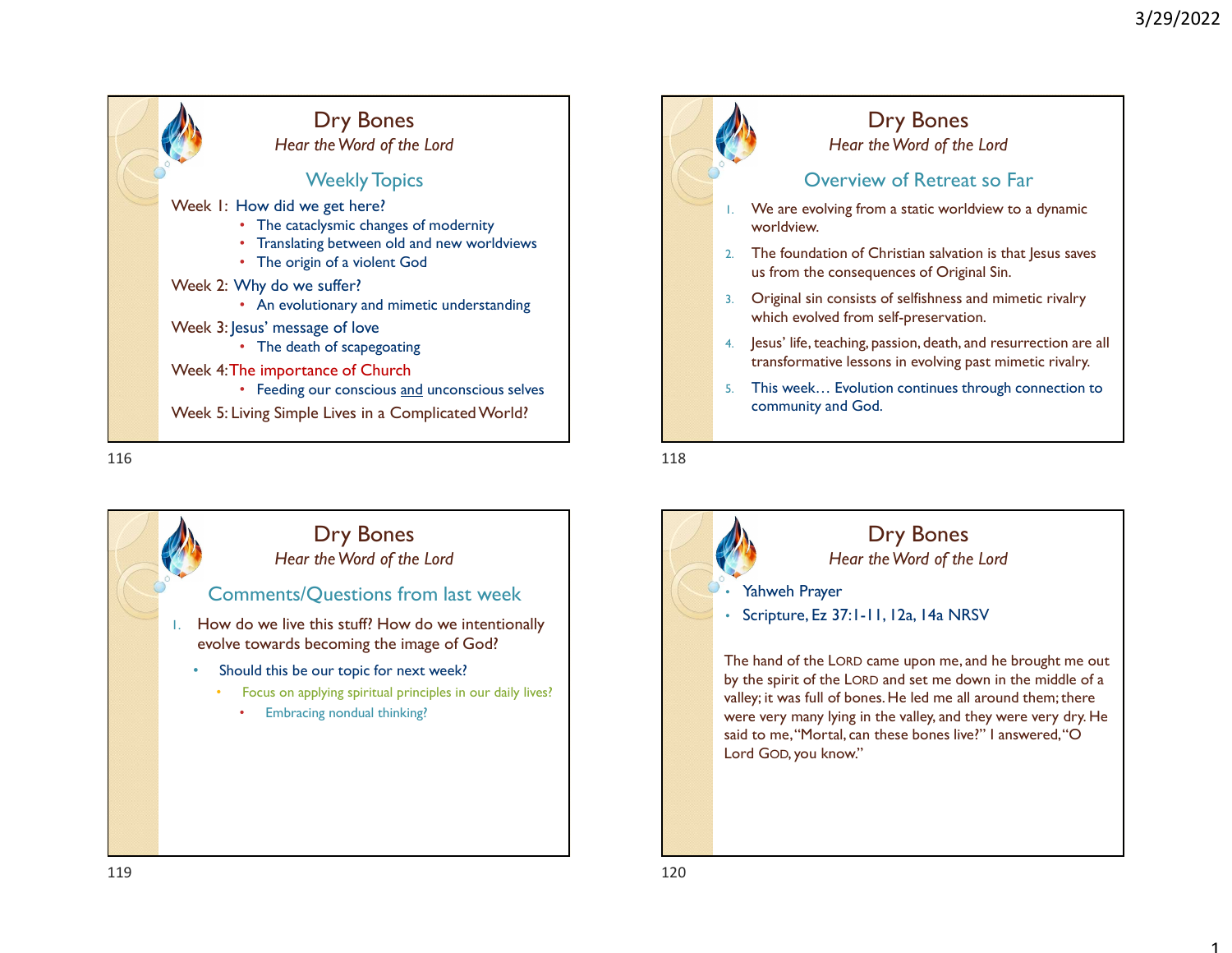## Dry Bones Hear the Word of the Lord

Then he said to me, "Prophesy to these bones, and say to them: O dry bones, hear the word of the LORD. Thus says the Lord Then he said to me, "Prophesy to these bones, and say to<br>
Then he said to me, "Prophesy to these bones, and say to<br>
them: O dry bones, hear the word of the LORD. Thus says the<br>
lord GOD to these bones: I will cause br and you shall live. I will lay sinews on you, and will cause flesh to come upon you, and cover you with skin, and put breath in the breath in the breath in the said to me,"Prophesy to the breath in the me said to me,"Prophesy to the breath in the said to me,"Prophesy to the breath in the you, and you shall live; and you shall know that I am the LORD." 121<br>
1222<br>
1222<br>
1222<br>
1222<br>
1222<br>
1222<br>
1222<br>
1222<br>
1222<br>
1222<br>
1222<br>
1222<br>
1222<br>
1222<br>
1222<br>
1222<br>
1222<br>
1222<br>
1222<br>
1222<br>
1222<br>
1222<br>
1222<br>
1222<br>
1222<br>
1222<br>
1222<br>
1222<br>
1222<br>
1222<br>
1222<br>
1222<br>
1222<br>
1222<br>
1222<br>
1222<br>

So I prophesied as I had been commanded; and as I prophesied, suddenly there was a noise, a rattling, and the bones came together, bone to its bone. I looked, and there were sinews on them, and flesh had come upon them, and skin had covered them; but there was no breath in them.





## Dry Bones Hear the Word of the Lord

Then he said to me, "Prophesy to the breath, prophesy, mortal, and say to the breath: Thus says the Lord GOD: Come from the four winds, O breath, and breathe upon these slain, that they may live." I prophesied as he commanded me, and the breath came into them, and they lived, and stood on their feet, a vast multitude.

Then he said to me, "Mortal, these bones are the whole house of Israel. They say, 'Our bones are dried up, and our hope is lost; we are cut off completely.' Therefore prophesy, and say to them, Thus says the Lord GOD: … I will put my spirit within you, and you shall live…"

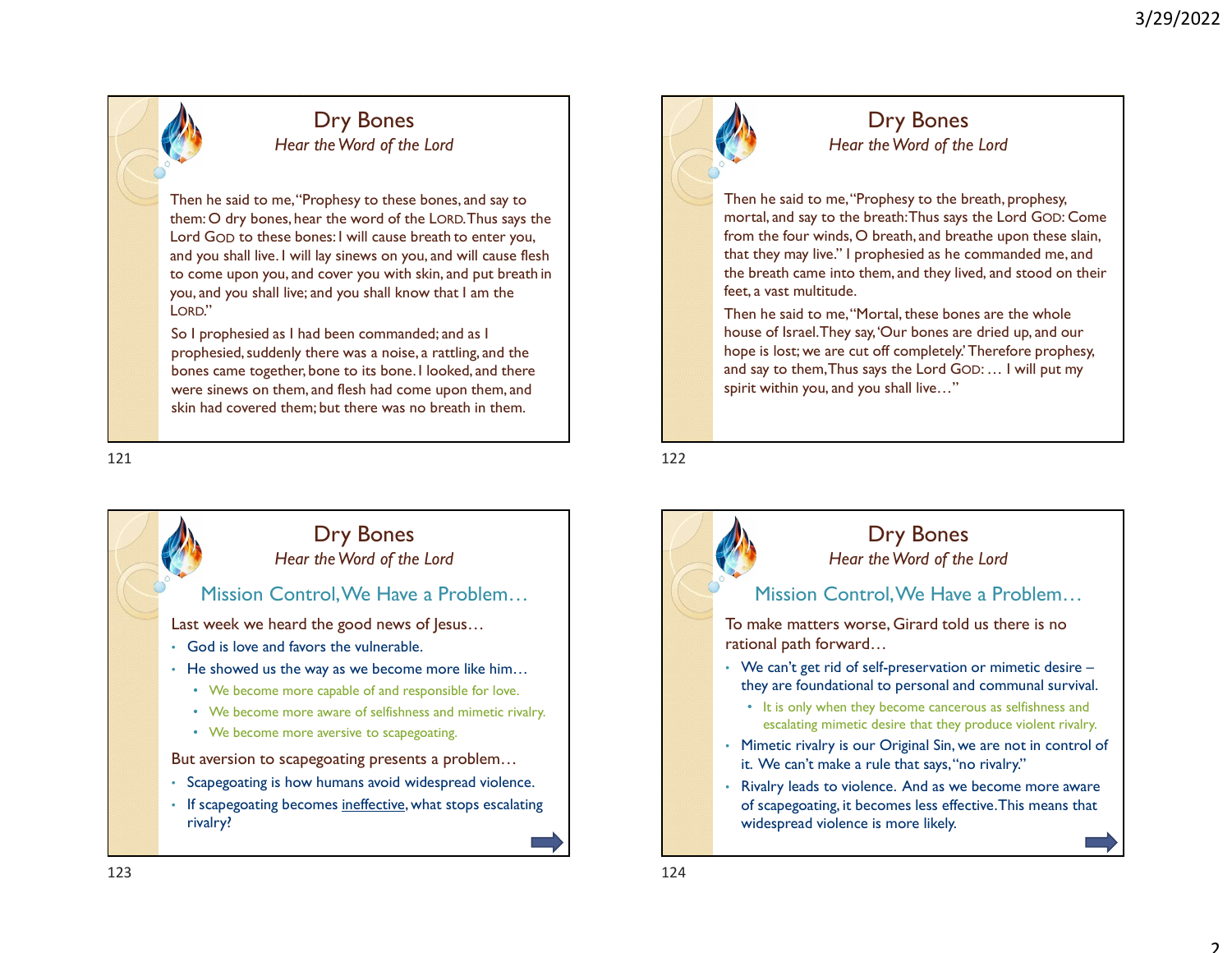





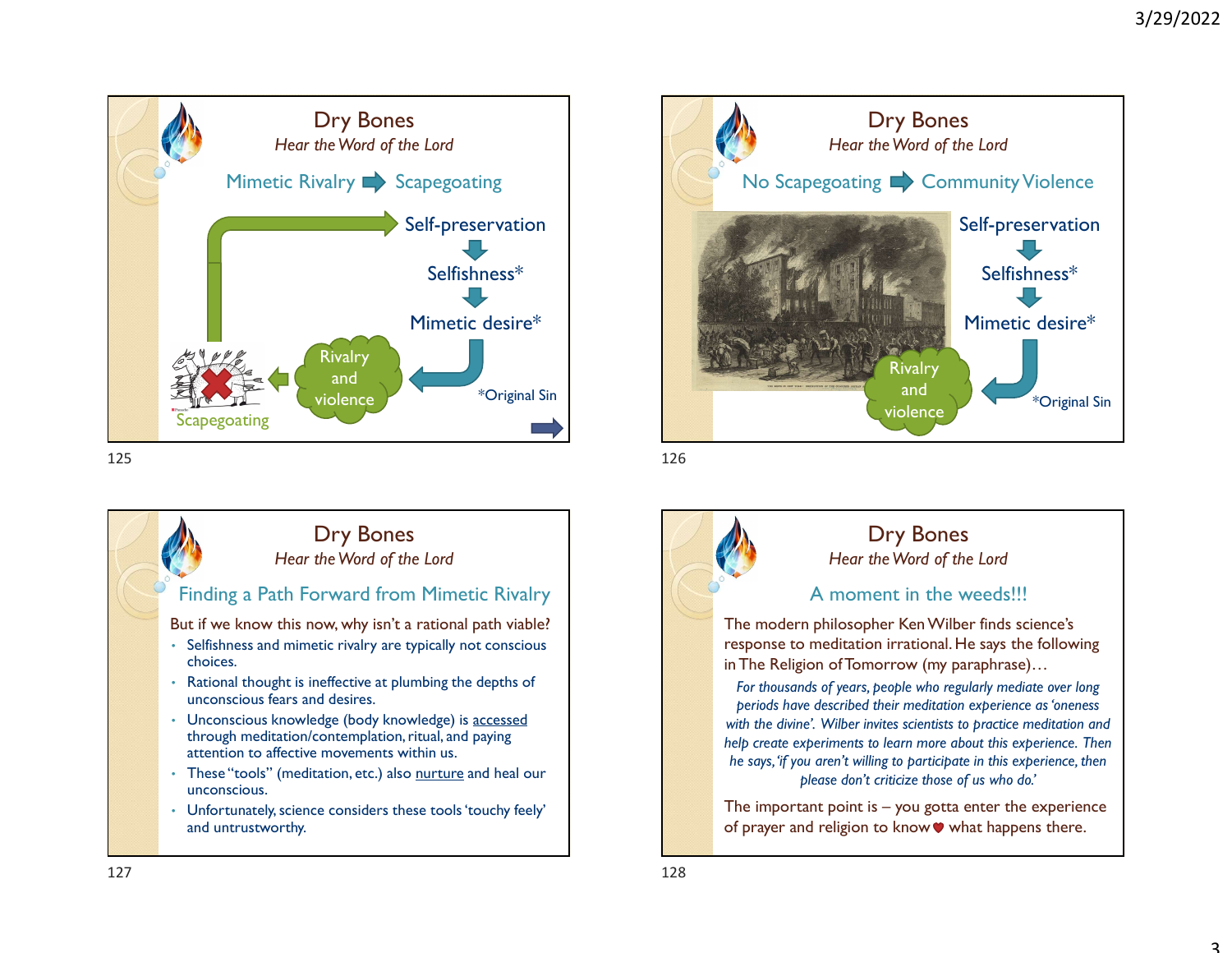





## Dry Bones Hear the Word of the Lord

## Finding a Path Forward from Mimetic Rivalry

Stunningly, we have shifted from God designing an impersonal system that evolves towards consciousness/love, to requiring a personal relationship with God as the mechanism for evolving to our next phase of development.

- I see this "plot twist" as theologically brilliant! It is transcendent love that has moved us forward through evolutionary time to consciousness, and now this love invites us to use our freewill (as we become self-aware) to grow in love through our relationship with God.
- We are growing up!

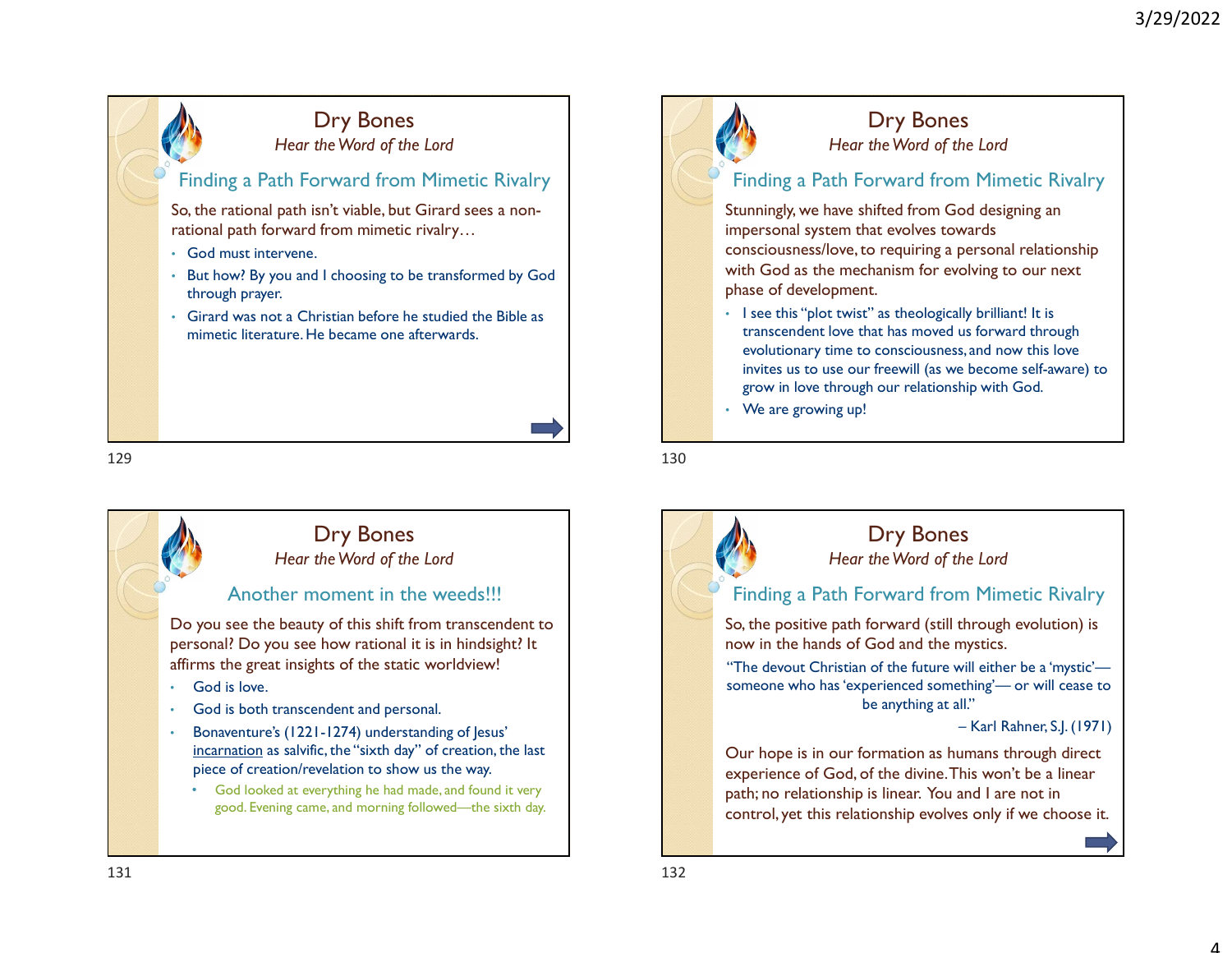5





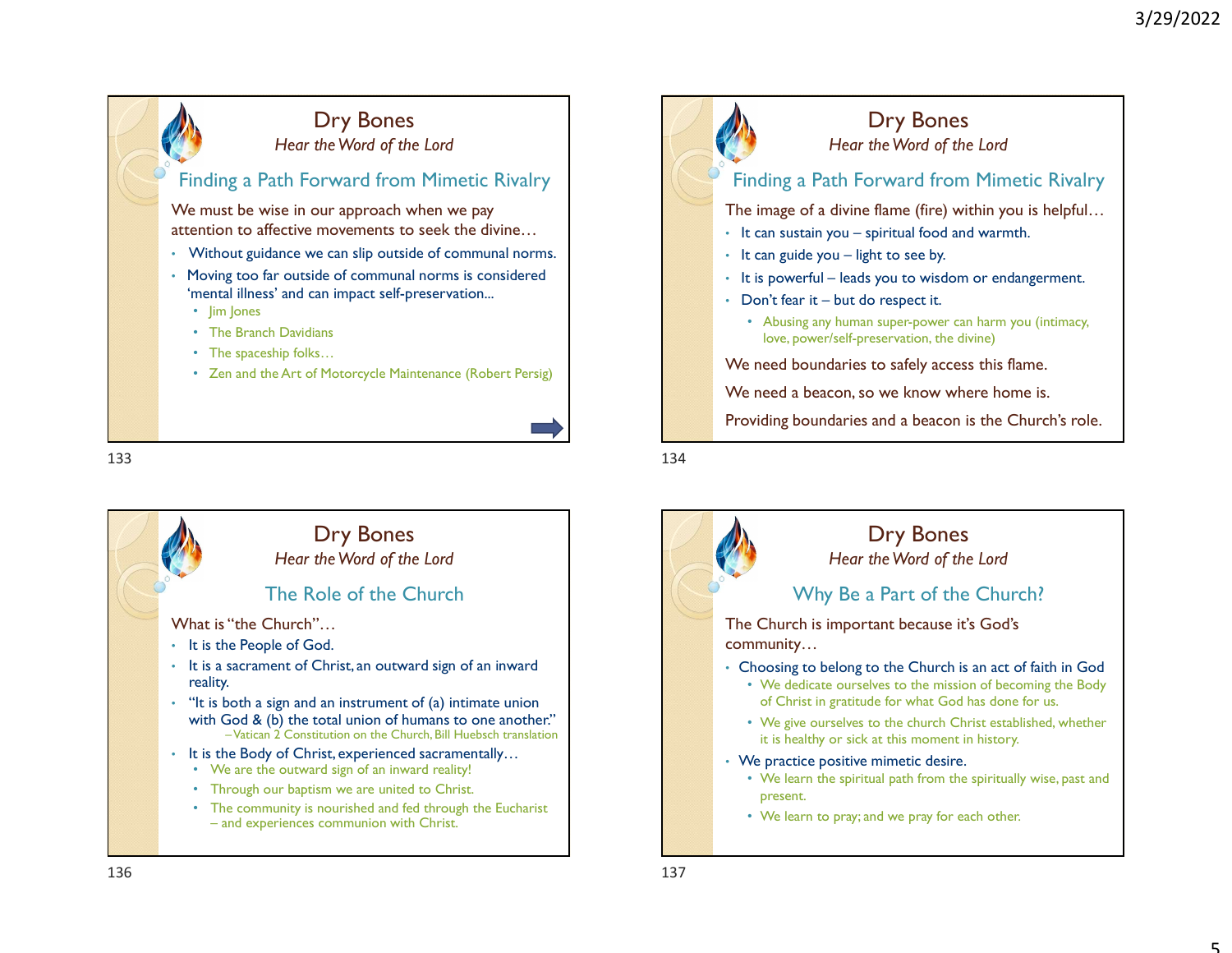



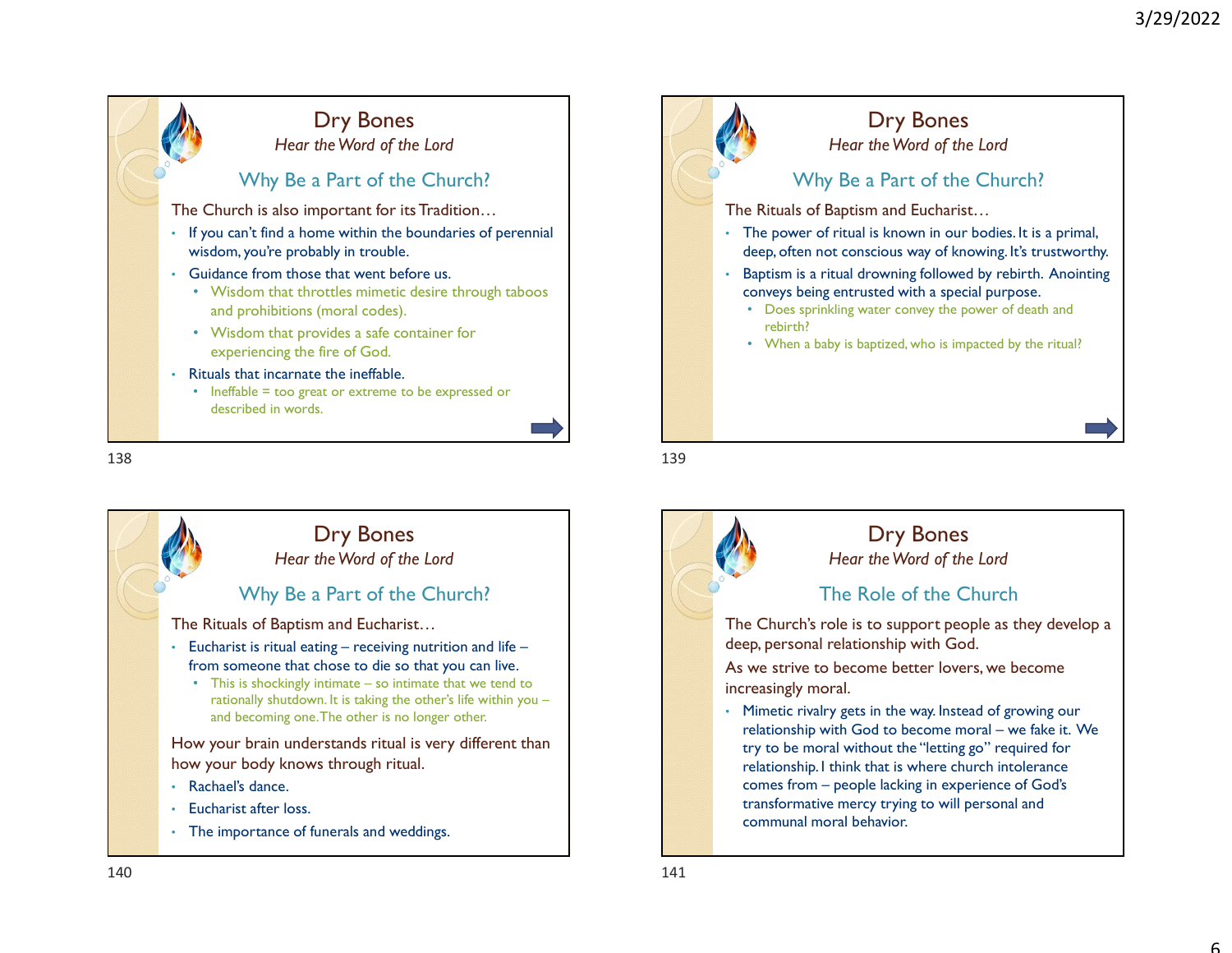